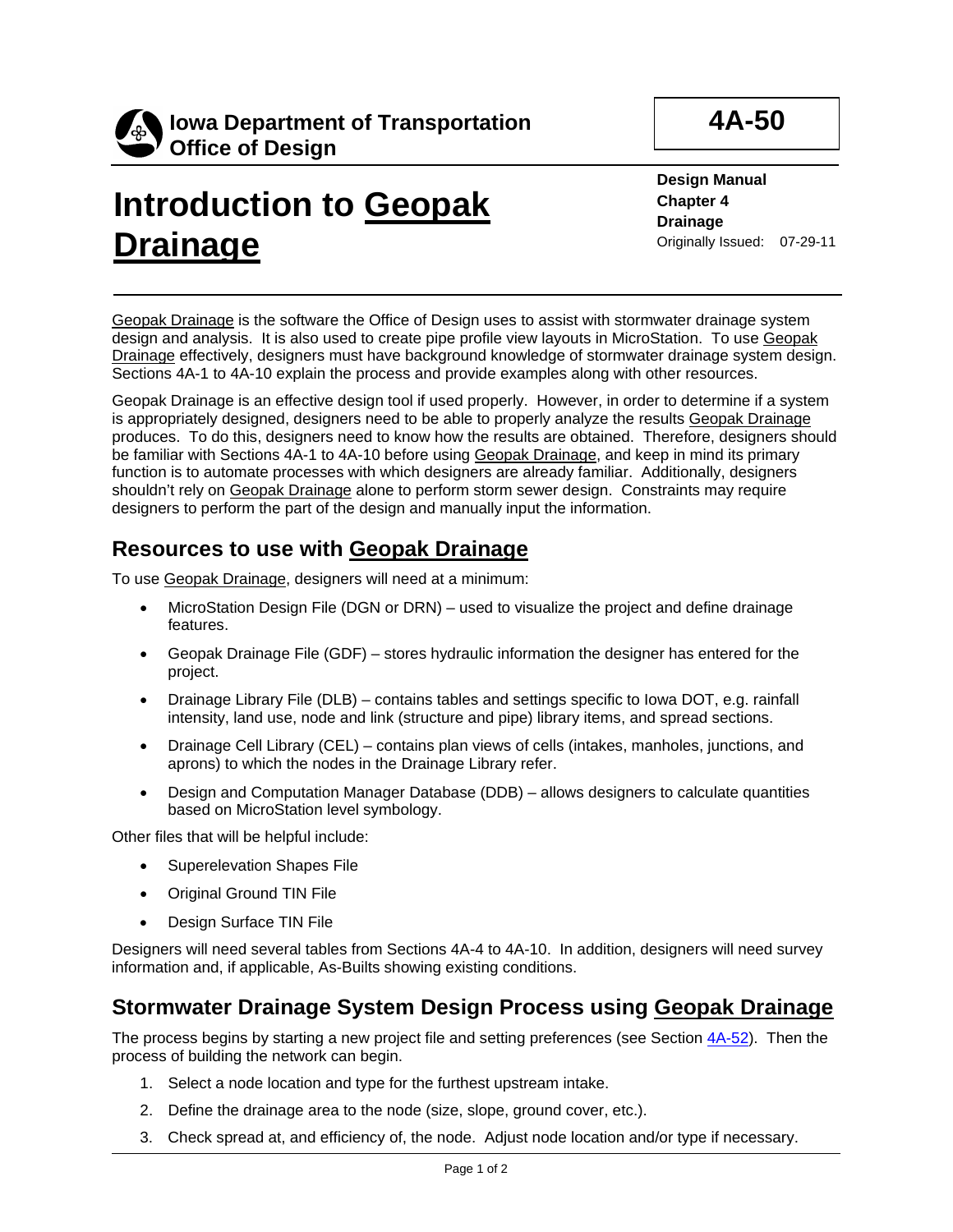- 4. Select the node location and type for the next downstream intake and define the drainage area to it.
- 5. Check spread at, and efficiency of, the node and make necessary adjustments.
- 6. Continue this process until all pavement runoff is captured by intake nodes.
- 7. Select the node location for the outlet.
- 8. Include nodes for manholes where needed (see Section 4A-4).
- 9. Connect the nodes together with links (pipe segments).
- 10. Validate the network and perform calculations.
- 11. Evaluate results checking items such as:
	- Spread at intakes.
	- Minimum and maximum pipe velocities.
	- Minimum pipe cover and intake well depths.
	- Hydraulic grade line (HGL) results.

**Note:** Perform calculations for 5-year, 10-year, 50-year, and 100-year storms. Since runoff coefficients are different for each of the storm events (see Section 4A-5), separate .gdf files will need to be created for the different storm events.

Several iterations may be needed to design a system that satisfies all of the system requirements.

#### **Geopak Drainage Results and Hand Calculations**

Geopak Drainage results should be spot checked with hand calculations. This helps to ensure input data has been entered correctly and the software is doing what the designer expects it to do. Sources of error can include problems such as, but are not limited to:

- Improperly entering data, e.g. entering the wrong runoff coefficient or entering spread criteria in the wrong order.
- Choosing the wrong design storm, e.g. choosing a 5-year instead of 10-year storm.
- Choosing the wrong structure, e.g. choosing an SW-508 when an SW-510 should have been chosen.
- Checking a dialogue box that shouldn't be checked, failing to check a dialogue box, or checking the wrong dialogue box.
- Failing to click on "Apply" after entering or updating data.
- Placing a pipe incorrectly when attaching it to an intake.
- A corrupted drainage library file or drainage cell library.
- Errors in the MicroStation design file.

Geopak Drainage results and hand calculations will typically differ slightly as a result of rounding errors and some of the computational processes Geopak Drainage uses.

**Note:** Geopak Drainage uses backwater calculations when calculating conduit flow. This can result in fairly significant differences between hand calculations and Geopak Drainage results for pipe flow velocity and time of concentration. Designers will need to draw on experience to determine if a significant difference is the result of improperly inputting data, improper design, or differences in computational processes.

Even if Geopak Drainage results and hand calculations match closely, there is no guarantee the design is correct. The designer needs to examine the results carefully to determine if they make sense and are reasonable.